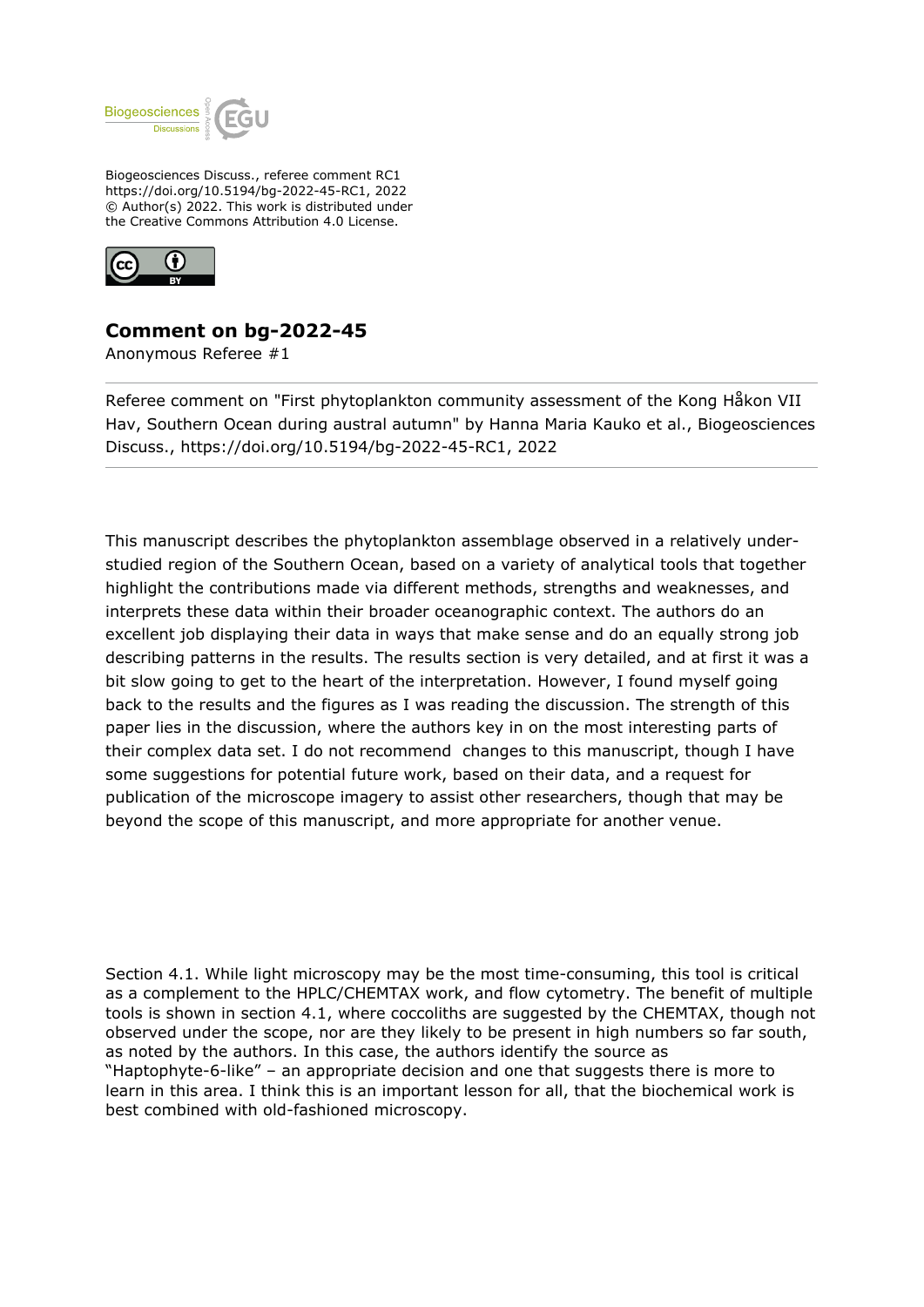Section 4.2. I appreciate the difficulties in interpreting depth-related differences, whether these are related to distinct living assemblages, settling assemblages sinking through the water column, either from directly above or from upstream. Consideration of all is important, and this snapshot study simply doesn't provide all the answers – which would instead require repeated temporal sampling, either via CTD casts or via sediment trap studies, or both. This kind of work has been done in the Ross Sea, as well as other areas of the Southern Ocean, and might provide a template for future work in this less wellstudied region.

Section 4.3. *Chaetoceros dichaeta* – excellent summary of the oceanographic character of the region and the role of seeding and grazing, in guiding the diatom community – two factors that are often left out of discussion – combined with iron fertilization.

Section 4.4. Astrid Ridge pennates – long history of studies in Antarctica/Southern Ocean, besides those few referenced, that describe the relationship between sea ice algae and marginal ice zone blooms, and the dominance of pennate diatoms within sea ice. Papers by David Garrison, Kurt Buck, Ryszard Ligowski, Sarah McGrath Grossi and Neil Sullivan for example - might be referenced here.

(line 564, coastal instead of costal)

Section 4.5 Flagellate-dominated post-bloom community – I like the "complete" phytoplankton assemblage study as presented. I think this kind of approach, looking at more than just the diatoms, is going to be increasingly important as environmental change, dominated by warming, but accompanied by factors such as changes in stratification of the upper ocean, nutrient availability, and sea ice extent and duration, becomes more and more critical in driving change in the phytoplankton community at the group level.